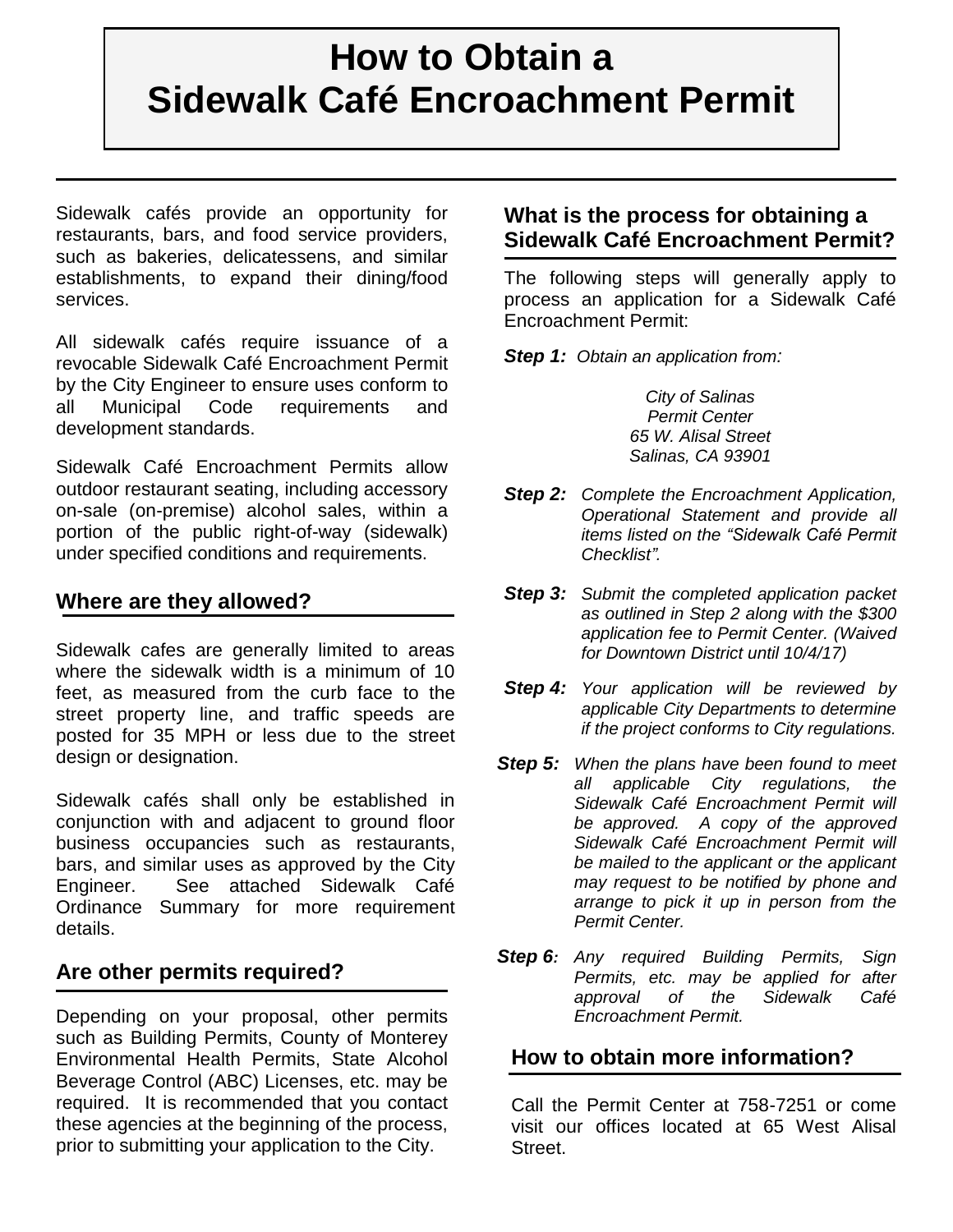# **Standard Permit Conditions**

- Notwithstanding any of the provisions in this permit, all improvements and uses shall comply with all other ordinances and regulations of the City of Salinas and all local, state, and federal laws and regulations.
- No further development other than that shown on this permit or attached exhibits shall be allowed unless or until the City Engineer has approved an amendment to this permit
- $\bullet$  Use of the property shall be conducted in such a way that it does not constitute a nuisance to the use and enjoyment of surrounding properties or the public. Any permittee, person, firm, corporation, whether as principal, agent, employee or otherwise, violating, causing or maintaining the violation of any of the provisions of this Permit shall be guilty of a misdemeanor or an infraction, as charged.
- Permitee shall maintain the Public Right of Way in a manner satisfactory to the City Engineer, and shall maintain such in good repair, and in a clean, safe and slightly condition and Permittee's sole expense, all to the satisfaction of the City Engineer.
- Pursuant to Salinas City Code Section 1-8.1: Civil action enforcement, and Section 1-8.2: Liability for costs, permittee shall reimburse the City of Salinas for all costs and expenses (including but not limited to fees and charges of architects, engineers, attorneys, and other professionals, and court costs) incurred by the City in enforcing the provisions of this Permit.
- The applicant(s) shall defend, indemnify, and hold harmless the City of Salinas and any of its boards, commissions, agents, officers, and employees from any claim, action or proceeding against the City, its boards, commissions, agents, officers, or employees to attack, set aside, void, or annul, the approval of this project/use. The City shall promptly notify the applicant(s) of any such claim, action, or proceeding. The City shall cooperate in the defense. Nothing contained in this condition shall prohibit the City from participation in a defense of any claim, action, or proceeding if the City bears its own attorney's fees and costs, and the City defends the action in good faith.
	- Permittee shall obtain and maintain throughout the term hereof, public liability and property damage insurance as follows:

#### **General Liability: Combined Single Limit Per Occurrence \$1 million General Aggregate \$2 million**

 $\bullet$ 

(The policy shall cover on an occurrence or an accident basis, and not on claims made basis)

Such insurance, shall name City and its officers, agents, and employees as additional insureds by endorsement, and shall not be cancelable or subject to modification without at least thirty (30) days written notice to City. The insurance policy shall stipulate that the insurance policy will operate as primary insured for the aforementioned services, operations, or during the use of City property or City approved permit and that no other insurance affected by the City or other named insured will be called upon to contribute to a loss covered thereunder. The policy shall contain no special limitations or the scope of protection afforded to the City, its officers, employees, and agents. The insurance company affording coverage shall be an insurance organization admitted by the Insurance Commissioner to transact business of insurance in the State of California.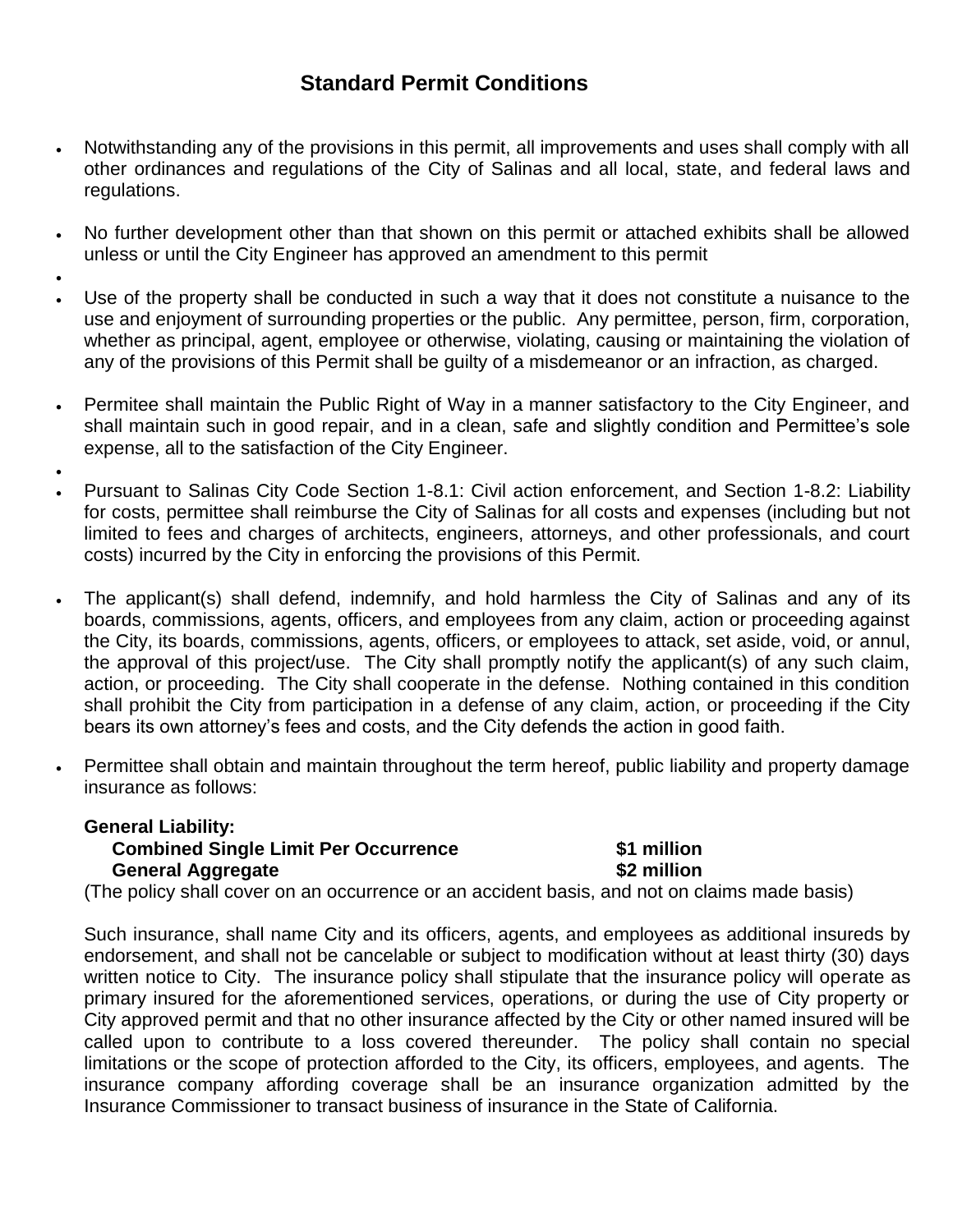Permittee shall present a certificate of insurance or other acceptable written evidence of such insurance and shall, on an annual basis, provide acceptable evidence of renewal of coverage.

This permit shall be revocable by City as provided in Article V, Section 30-42 of the City Code, as the same may be amended from time to time. Within thirty (30) days after receiving notice from City of revocation of this permit, Permittee shall, upon demand from the City, as his/her sole cost and expense, remove all improvements installed by Permittee pursuant to the permit, and shall restore the premises as nearly as practicable to its condition prior to such installation.

For Salinas City Center District Sidewalk Café Incentive Program participants, design standards and product specifications requirements for furniture, fixtures and enclosures will be relaxed for the oneyear period of the Incentive Program. This does not apply to awnings and signage. At the time of annual renewal inspection, these design and manufacturer specification standards will be reevaluated based on the Main Street Streetscape Design Master Plan. Permit renewal may require furniture, fixture and modifications to be in compliance with the Streetscape Master Plan.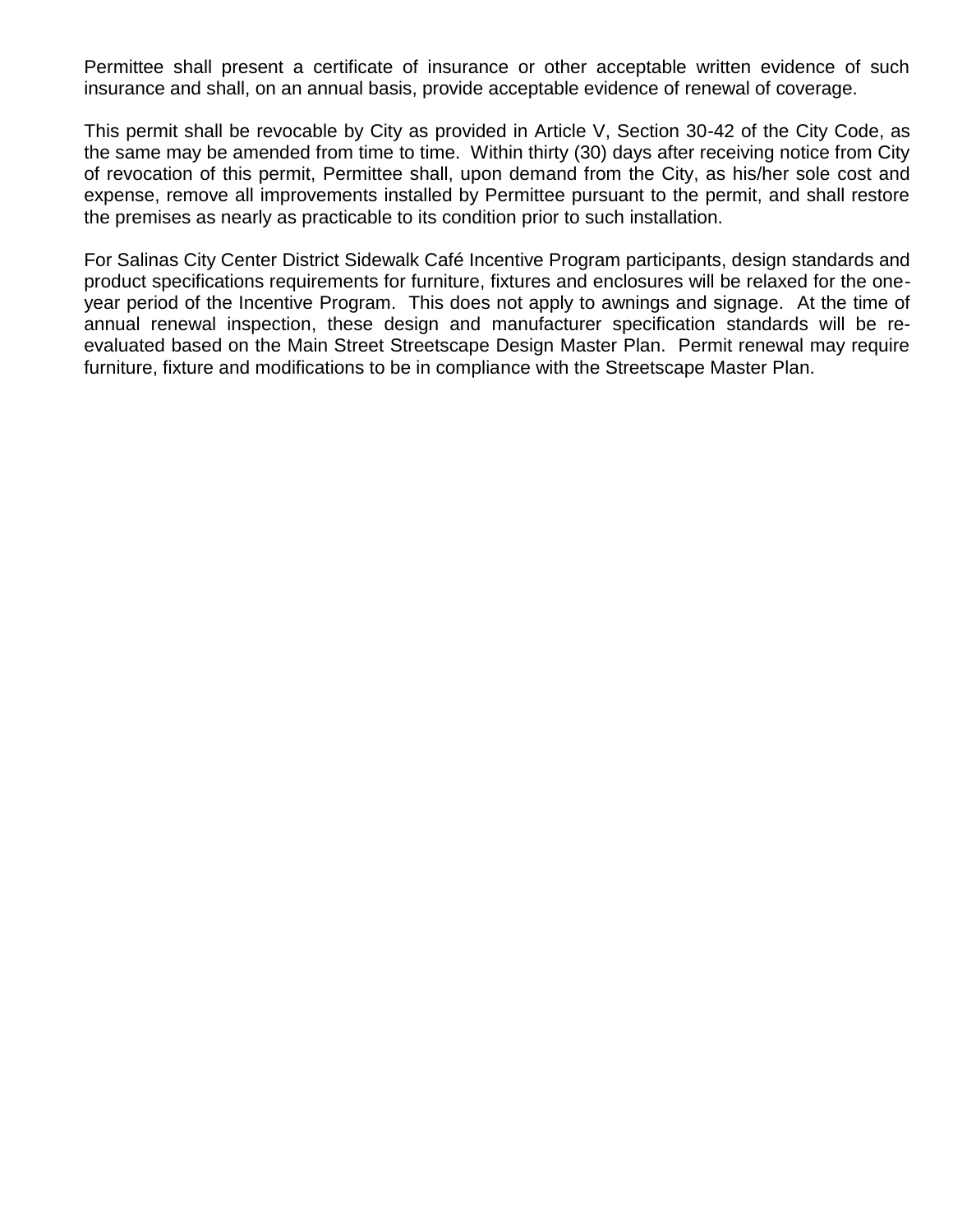# SUMMARY OF SIDEWALK CAFÉ ORDINANCE SECTION 30-45.1 SALINAS CODE OF ORDINANCES

| <b>Location</b>               | <b>Commercial Zones</b><br>$\bullet$                                                                                                                                                       |
|-------------------------------|--------------------------------------------------------------------------------------------------------------------------------------------------------------------------------------------|
| Primary                       | Sidewalk width: minimum of 10 feet<br>$\bullet$                                                                                                                                            |
| <b>Criteria/Applicability</b> | Traffic speed: maximum of 35 mph<br>٠                                                                                                                                                      |
|                               | Consumption of food and/or beverages in conjunction with a ground floor business<br>٠                                                                                                      |
|                               | Must be directly in front of the building/tenant space<br>$\bullet$                                                                                                                        |
|                               | Permitted sidewalk café area will be based on ability to maintain a generally                                                                                                              |
|                               | straight, 6-foot clear path of travel.                                                                                                                                                     |
|                               | Must be set back 3-feet from the curb, if adjacent to the street.<br>٠                                                                                                                     |
|                               | Must maintain 3-foot clear space around fire hydrants & FDCs<br>٠                                                                                                                          |
|                               | Same hours of operation as business<br>$\bullet$                                                                                                                                           |
| <b>Design Standards</b>       | Café shall not obstruct access to any building/tenant space.<br>$\bullet$                                                                                                                  |
|                               | Furnishings shall:                                                                                                                                                                         |
|                               | be moveable, high quality, commercial grade and manufactured for<br>$\circ$                                                                                                                |
|                               | outdoor use                                                                                                                                                                                |
|                               | complement the architectural character of the building and surrounding<br>$\circ$                                                                                                          |
|                               | fixtures                                                                                                                                                                                   |
|                               | not extend beyond the designated perimeter of the sidewalk café<br>$\circ$                                                                                                                 |
|                               | Perimeter/area of the café shall be defined by a railing, fencing, and/or landscaping                                                                                                      |
|                               | is required unless waived by city engineer                                                                                                                                                 |
|                               | Enclosures shall:                                                                                                                                                                          |
|                               | not exceed 42 inches in height<br>$\circ$                                                                                                                                                  |
|                               | be high-quality, fire resistant material<br>$\circ$                                                                                                                                        |
|                               | complement the architectural character of the building and surrounding<br>$\circ$                                                                                                          |
|                               | fixtures                                                                                                                                                                                   |
|                               | if gated, specific hardware may be required<br>$\circ$                                                                                                                                     |
|                               | May have windscreen up to 5 feet in height                                                                                                                                                 |
|                               | Awnings, canopies and signage are subject to the design standards of the Zoning                                                                                                            |
|                               | Code.                                                                                                                                                                                      |
|                               | If proposing lighting, a Lighting Plan meeting ordinance criteria must be submitted                                                                                                        |
|                               | with the application.                                                                                                                                                                      |
|                               | Must comply with Storm water requirements                                                                                                                                                  |
| Maintenance                   | Café facilities and furnishings to be in an orderly, clean and sanitary condition at all<br>$\bullet$<br>times. This includes tables, chairs, awnings, canopies, umbrellas and landscaping |
|                               | planters and boxes.                                                                                                                                                                        |
|                               | At least one covered outdoor trash container shall be provided during operation.<br>٠                                                                                                      |
|                               | All non-permanent fixtures are to be removed at the end of each business day.                                                                                                              |
| <b>Other Regulations</b>      | No amplified sound.<br>٠                                                                                                                                                                   |
|                               | Outdoor heaters and fire pits meeting Fire Code are allowed.<br>٠                                                                                                                          |
|                               | Must comply with all federal state, and local laws including, but not limited to,<br>$\bullet$                                                                                             |
|                               | those regulating the sale, service, and consumption of alcohol or food                                                                                                                     |
| <b>Encroachment Permit</b>    | Submit Encroachment Permit Application and Operational Statement with the<br>$\bullet$                                                                                                     |
|                               | following items: (Please see Permit Submittal Checklist for more details.)                                                                                                                 |
|                               | Sketch of proposed improvements<br>$\circ$                                                                                                                                                 |
|                               | Pictures/Manufacturer specifications for fixtures<br>$\circ$                                                                                                                               |
|                               | Contractor Liability Insurance (construction)<br>$\circ$                                                                                                                                   |
|                               | General Liability Insurance (permanent)<br>$\circ$                                                                                                                                         |
|                               | Fee: \$300.00<br>$\circ$                                                                                                                                                                   |
|                               | Permit to be processed within 5 days                                                                                                                                                       |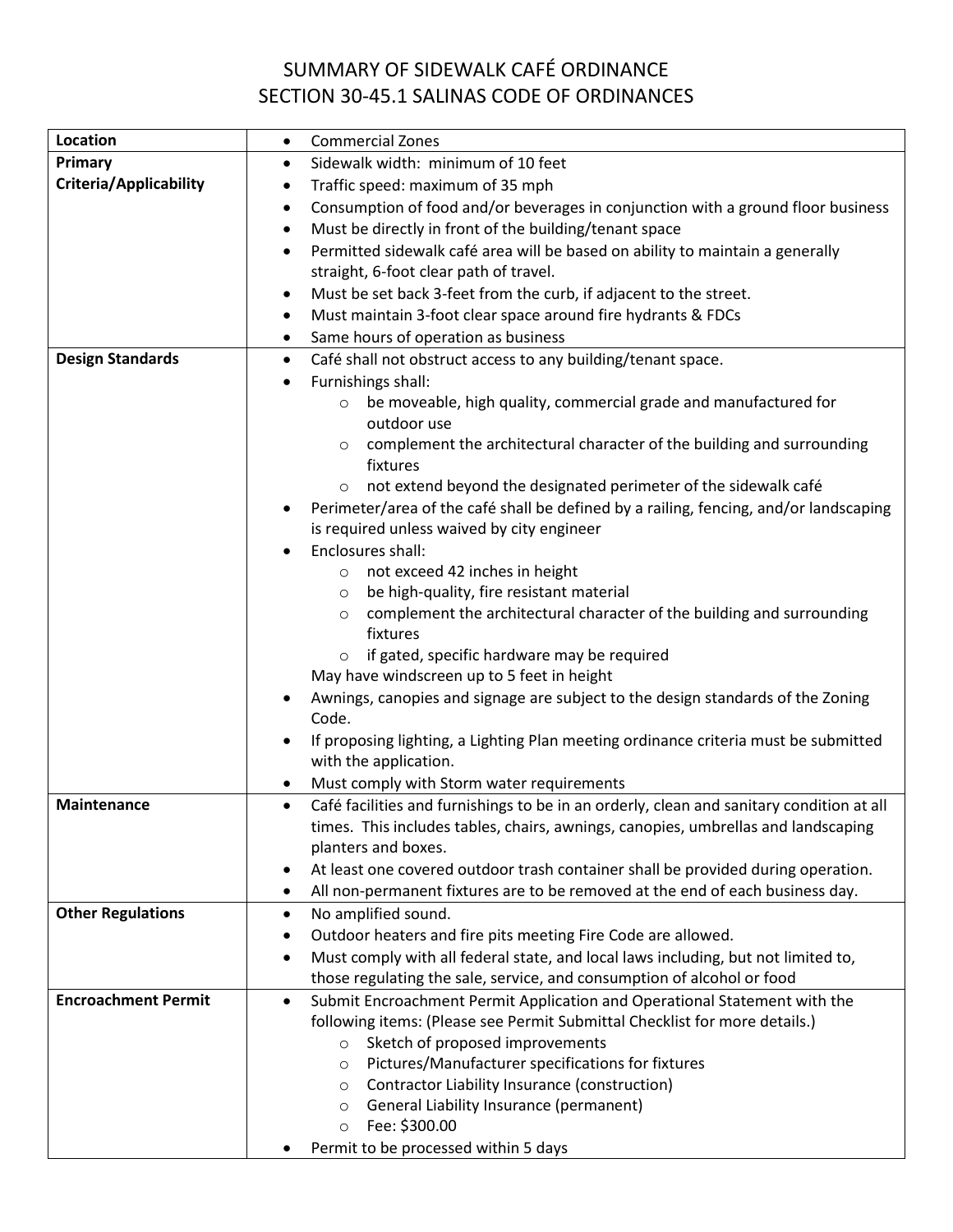|                             | Permit expires after one year unless renewed.<br>$\bullet$                                                                                                          |
|-----------------------------|---------------------------------------------------------------------------------------------------------------------------------------------------------------------|
|                             | Permit shall not be affected by changes in ownership, however, General Liability<br>$\bullet$                                                                       |
|                             | Insurance must be provided must be provided by new owner.                                                                                                           |
| <b>Insurance Liability</b>  | • A comprehensive general liability and property damage insurance or commercial                                                                                     |
| <b>Requirements</b>         | general liability insurance covering all operations is required.                                                                                                    |
|                             | • The insurance shall be provided and maintained at the limits and amounts and in a<br>form and manner set forth by the City as a standard condition of the Permit. |
| <b>Permit Modifications</b> | Minor changes may be considered by the City Engineer prior to installation of any<br>such changes at the site.                                                      |
|                             | Major changes will require submission of an application for a new Sidewalk Café<br>Encroachment Permit.                                                             |
| <b>Annual Inspection</b>    | Term of permit may be extended with payment of a renewal fee covering the<br>required annual inspection.                                                            |
|                             | Fee: \$100.00                                                                                                                                                       |

**Note:** This is a summary that outlines the major provisions of the Sidewalk Café Ordinance. It does not cover all details of the full Ordinance. Depending on the proposed project, other requirements may apply.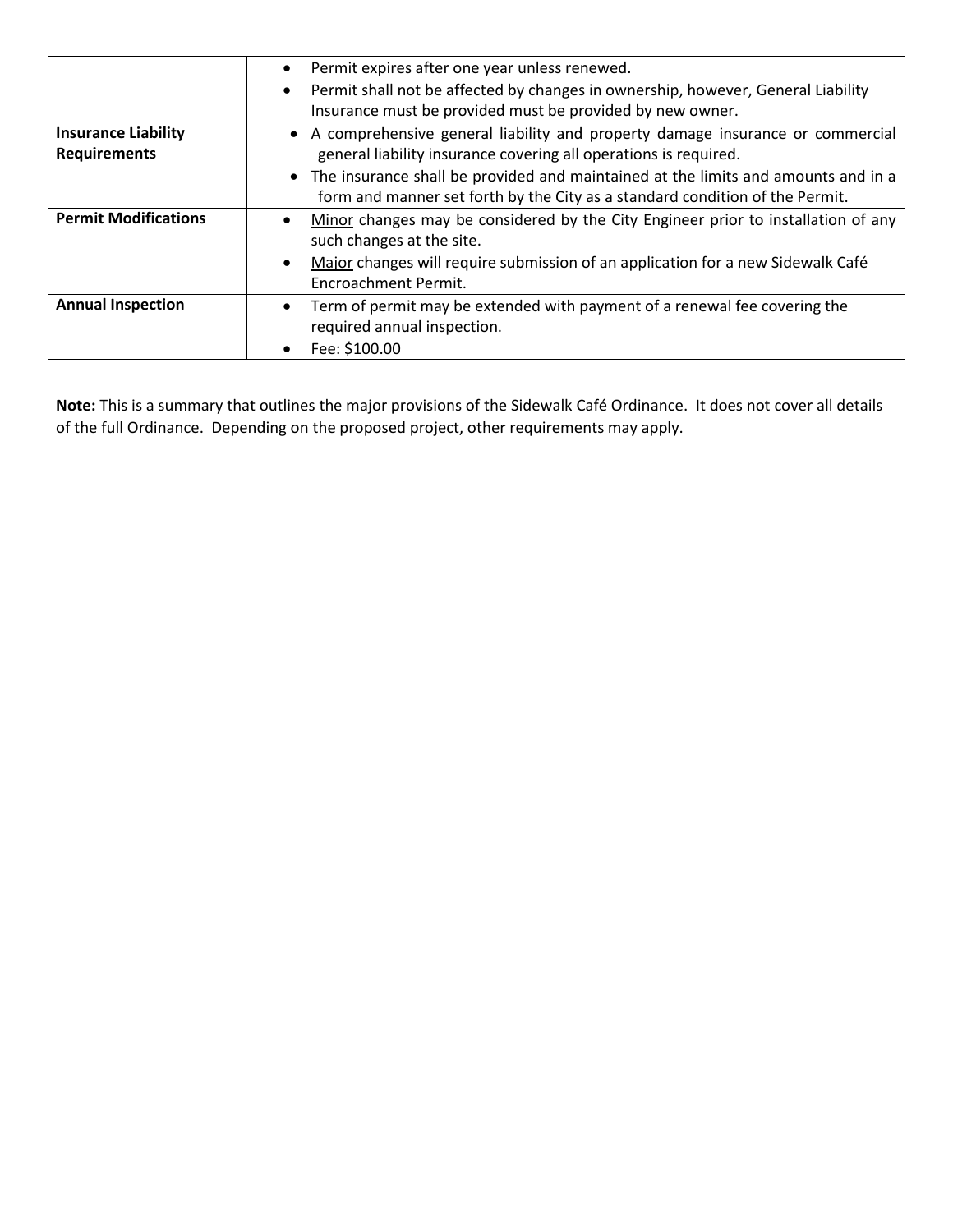

# **CITY OF SALINAS**

DEVELOPMENT ENGINEERING, *A division of the Public Works Department* 65 West Alisal Street | Salinas, CA 93901 | 831-758-7251 | *www.ci.salinas.ca.us*

# **Sidewalk Café Permanent Encroachment Permit Application**

|                                                   |      |  |                                                       | <b>APPLICATION#</b>        |  |
|---------------------------------------------------|------|--|-------------------------------------------------------|----------------------------|--|
| <b>Property Address for Permit:</b>               |      |  |                                                       | Date:                      |  |
| <b>PROPERTY INFORMATION:</b>                      |      |  |                                                       |                            |  |
| Property Owner's Name:                            |      |  |                                                       | Email:                     |  |
| Address:                                          |      |  |                                                       | Phone:                     |  |
| City/Sate/Zip Code:                               |      |  |                                                       |                            |  |
| Assessor's Parcel Number:                         |      |  |                                                       | Zoning:                    |  |
| <b>APPLICANT:</b>                                 |      |  |                                                       |                            |  |
| <b>Business Name:</b>                             |      |  |                                                       |                            |  |
| Name of Contact Person:                           |      |  |                                                       |                            |  |
| Address:                                          |      |  |                                                       |                            |  |
| Phone:                                            | Fax: |  |                                                       | Email:                     |  |
| <b>SIDEWALK CAFÉ DETAILS</b>                      |      |  |                                                       | <b>ENCROACHMENT</b>        |  |
| Number of Tables:                                 |      |  |                                                       | Area of Encroachment (sf): |  |
| Number of Chairs:                                 |      |  | Enclosed: Yes $\Box$ No $\Box$                        |                            |  |
| Number of Benches:                                |      |  | Umbrella(s): Yes $\Box$ No $\Box$ ; If Yes, Number:   |                            |  |
| Number of Trash Receptacles:                      |      |  | Planter(s): Yes $\Box$ No $\Box$ ; If Yes, Number:    |                            |  |
| Will you be serving alcohol: Yes $\Box$ No $\Box$ |      |  | Will tables/chairs/etc. be stored indoors after hours |                            |  |
| If yes, ABC license # (copy of lic. req'd):       |      |  | daily? Yes $\square$<br>$No$ $\Box$                   |                            |  |
| City Business License Number:                     |      |  |                                                       |                            |  |
| <b>Expiration Date:</b>                           |      |  |                                                       |                            |  |

*\_\_\_\_\_Applicant shall provide the City with liability insurance naming the City as additional insured, with endorsement sheet prior to issuance of a permanent encroachment permit.*

*\_\_\_\_\_ I understand the operator and/or contractor shall conform with the all permit requirements and regulations of the City of Salinas*

| <b>BUSINESS OPERATOR</b>                                                                                        | <b>SIGNATURE</b> |  | <b>DATE</b> |  |
|-----------------------------------------------------------------------------------------------------------------|------------------|--|-------------|--|
| <b>PROPERTY OWNER</b>                                                                                           | <b>SIGNATURE</b> |  | <b>DATE</b> |  |
| Other Depts/Jurisdictions (STAFF: circle all that apply): Traffic Streets Urban Forestry Building Planning Fire |                  |  |             |  |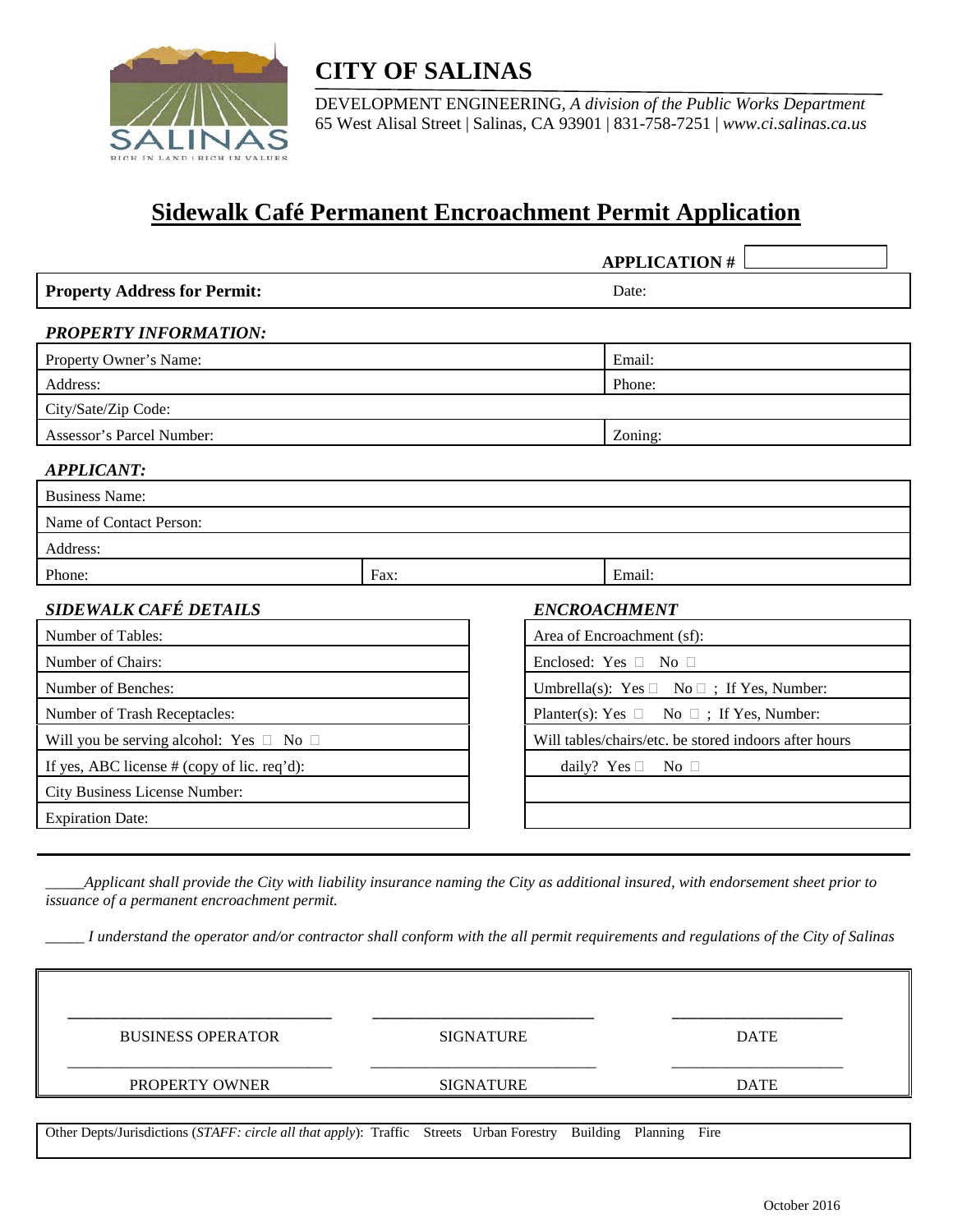**APPLICATION #**

## **OPERATIONAL STATEMENT**

Your Operational Statement must be written in permanent ink or typed. Please use a separate sheet(s) of paper if you require more space for your answers.

| 1. What is name and type of existing business/use that the sidewalk café will be operated in<br>conjunction with?                                                                                                              |
|--------------------------------------------------------------------------------------------------------------------------------------------------------------------------------------------------------------------------------|
|                                                                                                                                                                                                                                |
| 2. What are the proposed days and hours of operation?                                                                                                                                                                          |
| Monday Tuesday Wednesday Hursday Thursday                                                                                                                                                                                      |
|                                                                                                                                                                                                                                |
| 3. Will you have live entertainment? Yes ______ No______ If yes, indicate type and whether                                                                                                                                     |
| Hours of entertainment: Monday _______Tuesday ________Wednesday _________                                                                                                                                                      |
|                                                                                                                                                                                                                                |
|                                                                                                                                                                                                                                |
| 4. Will alcohol be served for on-site consumption? Yes __________________________                                                                                                                                              |
| 5. Will outdoor heaters, fire pits/places, or any other type of lighting or heating device with an open                                                                                                                        |
| 6. What are the existing businesses or land uses located to the north, south, east, and west?                                                                                                                                  |
| North that the contract of the contract of the contract of the contract of the contract of the contract of the contract of the contract of the contract of the contract of the contract of the contract of the contract of the |
|                                                                                                                                                                                                                                |
|                                                                                                                                                                                                                                |
|                                                                                                                                                                                                                                |
|                                                                                                                                                                                                                                |
| 7. Is this part of a larger project that was previously reviewed by the City?                                                                                                                                                  |

*\_\_\_\_\_\_\_\_\_\_\_\_\_\_\_\_\_\_\_\_\_\_\_\_\_\_\_\_\_\_\_\_\_\_\_\_\_\_\_\_\_\_\_\_\_\_\_\_\_\_\_\_\_\_\_\_\_\_\_\_\_\_\_ \_\_\_\_\_\_\_\_\_\_\_\_\_\_\_\_\_\_\_\_\_\_\_\_\_\_\_\_\_\_\_\_\_\_\_\_\_\_\_\_\_\_\_\_\_\_\_\_\_\_\_\_\_\_\_\_\_\_\_\_\_\_\_ \_\_\_\_\_\_\_\_\_\_\_\_\_\_\_\_\_\_\_\_\_\_\_\_\_\_\_\_\_\_\_\_\_\_\_\_\_\_\_\_\_\_\_\_\_\_\_\_\_\_\_\_\_\_\_\_\_\_\_\_\_\_\_ \_\_\_\_\_\_\_\_\_\_\_\_\_\_\_\_\_\_\_\_\_\_\_\_\_\_\_\_\_\_\_\_\_\_\_\_\_\_\_\_\_\_\_\_\_\_\_\_\_\_\_\_\_\_\_\_\_\_\_\_\_\_\_*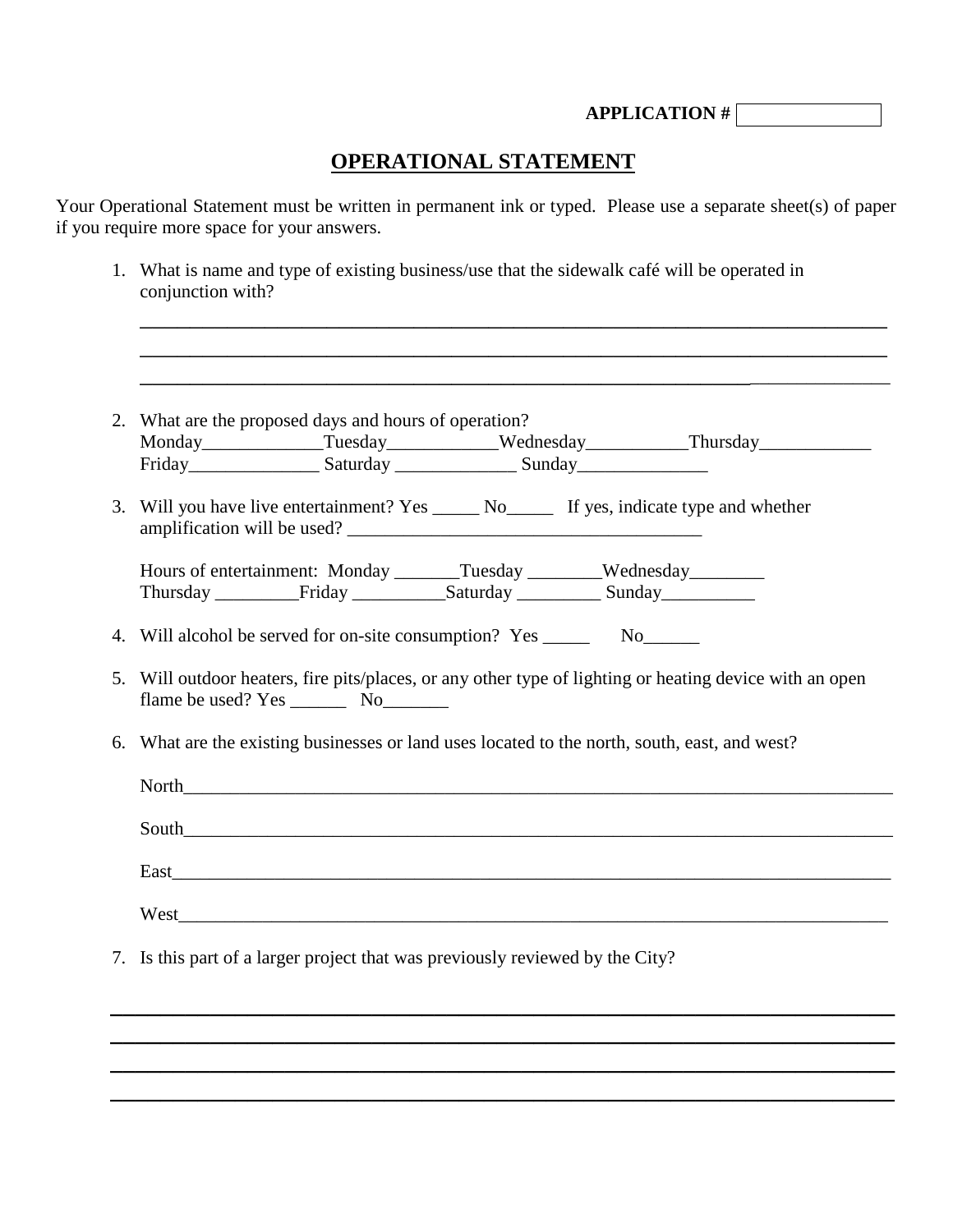# **Sidewalk Café Encroachment Permit Submittal Checklist**

# *All information is required as noted*:

| Applicant | City use only | <b>Application requirements:</b>                                                                                                    |
|-----------|---------------|-------------------------------------------------------------------------------------------------------------------------------------|
|           |               | Note: The term "subject parcel" below refers to the parcel of the                                                                   |
|           |               | business that the sidewalk café will be operated in conjunction                                                                     |
|           |               | with is located.)                                                                                                                   |
|           |               | a) Application completed and signed by:                                                                                             |
|           |               | <b>Business Operator</b>                                                                                                            |
|           |               | Property Owner of subject parcel                                                                                                    |
|           |               | b) Operational Statement - Sidewalk Café Encroachment                                                                               |
|           |               | Permit. Provide 1 copy.                                                                                                             |
|           |               | c) Site Plans drawn "to scale" and legible. Plans must be fully                                                                     |
|           |               | dimensioned and no smaller than $8\frac{1}{2}$ inches by 11 inches or                                                               |
|           |               | no larger than 11 inches by 17 inches. Use permanent ink.<br>Provide 3 copies.                                                      |
|           |               | Show the general layout of the subject parcel and the right-of-                                                                     |
|           |               | way (sidewalk area) as follows                                                                                                      |
|           |               | North arrow (north at top if feasible.)                                                                                             |
|           |               | Address of subject parcel and name of business.                                                                                     |
|           |               | All property lines and lot dimensions and easements of the                                                                          |
|           |               | subject parcel (that are adjacent to the sidewalk café.)                                                                            |
|           |               | Show the sidewalk frontage of the building or tenant space                                                                          |
|           |               | serving the proposed sidewalk café and all abutting buildings or                                                                    |
|           |               | tenant spaces. Include the width (the distance measured from                                                                        |
|           |               | the street curb to street property line) and the length                                                                             |
|           |               | dimensions of these areas.                                                                                                          |
|           |               | Dimension the distance between the perimeter of the sidewalk                                                                        |
|           |               | café and the doorway entrance to abutting buildings/tenant                                                                          |
|           |               | spaces (a minimum of 6' unobstructed is required.)                                                                                  |
|           |               | Dimension the perimeter/boundary of the sidewalk café.                                                                              |
|           |               | the<br>Dimension<br>distance<br>between<br>any<br>obstruction<br>or                                                                 |
|           |               | improvement in the right-of-way and the sidewalk café area                                                                          |
|           |               | (include those both in the street and sidewalk along the street                                                                     |
|           |               | frontage of the site). Include any utilities (boxes) and public                                                                     |
|           |               | improvements (especially those that could affect or be affected                                                                     |
|           |               | by the applicant's proposal) such as bus stops, benches, trees,<br>lights, planters, landscaping, trash receptacles, bicycle racks, |
|           |               | other street furniture, newspaper racks, street, curb, on-street                                                                    |
|           |               | parking, and any other potential sidewalk obstruction.)                                                                             |
|           |               | Dimension existing and proposed pedestrian movements in the                                                                         |
|           |               | right-of-way (sidewalk). Include disabled access.                                                                                   |
|           |               | The location of access/doorways (including emergency access                                                                         |
|           |               | points and fire escapes). A minimum of two feet is required on                                                                      |
|           |               | each side of the entrance doorway serving the sidewalk café                                                                         |
|           |               | and the related business occupancy.                                                                                                 |
|           |               | Show and identify the location and dimensions of all proposed                                                                       |
|           |               | umbrellas,<br>outdoor furniture, enclosures,<br>windscreens,                                                                        |
|           |               | awning/canopies,<br>overhead<br>appurtenances,<br>lighting,                                                                         |
|           |               | heaters/fireplaces/fire pits, landscaping planters or boxes, trash                                                                  |
|           |               | receptacles, and any other materials to be placed in the                                                                            |
|           |               | sidewalk café area.                                                                                                                 |